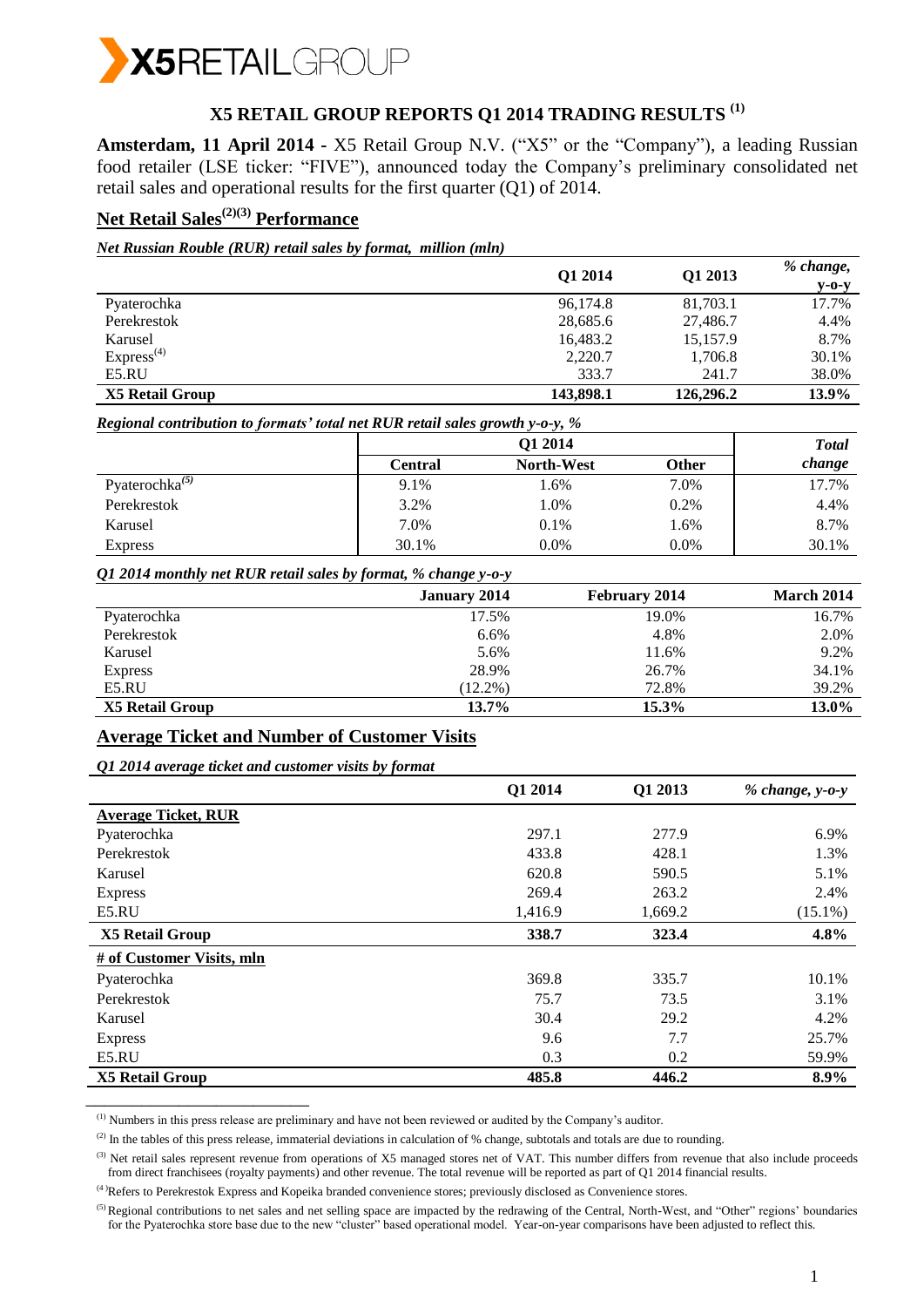

*Q1 2014 average monthly ticket and customer visits by format, % change y-o-y*

|                        | <b>January 2014</b> |            | March 2014 |
|------------------------|---------------------|------------|------------|
| <b>Average Ticket</b>  |                     |            |            |
| Pyaterochka            | 6.4%                | 8.9%       | 5.6%       |
| Perekrestok            | 2.8%                | 1.5%       | $(0.1\%)$  |
| Karusel                | 6.5%                | 4.6%       | 4.4%       |
| <b>Express</b>         | 5.4%                | 3.1%       | $(0.8\%)$  |
| E5.RU                  | $(20.6\%)$          | $(13.9\%)$ | $(14.8\%)$ |
| <b>X5 Retail Group</b> | 4.8%                | $6.3\%$    | $3.4\%$    |
| # of Customer Visits   |                     |            |            |
| Pyaterochka            | 10.4%               | 9.4%       | 10.6%      |
| Perekrestok            | 3.7%                | 3.7%       | 2.0%       |
| Karusel                | 2.2%                | 6.5%       | 4.2%       |
| <b>Express</b>         | 21.4%               | 21.5%      | 33.2%      |
| E5.RU                  | 12.1%               | 98.7%      | 57.8%      |
| <b>X5 Retail Group</b> | 8.9%                | 8.5%       | $9.2\%$    |

## **LFL Sales Performance**

*Q1 2014 LFL(1) store performance by format, %*

|                 | <b>Sales</b> | <b>Traffic</b> | <b>Basket</b> |
|-----------------|--------------|----------------|---------------|
| Pyaterochka     | 8.2          | 0.2            | ð. 1          |
| Perekrestok     | 0.4          | (0.6)          | 1.0           |
| Karusel         | 6.3          | 1.7            | 4.6           |
| <b>Express</b>  | 3.8          | 0.1            | 3.7           |
| X5 Retail Group | 6.3          | 0.1            | 0.1           |

*Q1 2014 monthly LFL store performance by format, %* 

|                        |       | January 2014   |               |       | <b>February 2014</b> |               |              | March 2014     |               |
|------------------------|-------|----------------|---------------|-------|----------------------|---------------|--------------|----------------|---------------|
|                        | Sales | <b>Traffic</b> | <b>Basket</b> | Sales | <b>Traffic</b>       | <b>Basket</b> | <b>Sales</b> | <b>Traffic</b> | <b>Basket</b> |
| Pyaterochka            | 8.2   | 0.5            | 7.6           | 9.1   | (0.8)                | 10.0          | ⇁<br>د.י     | 0.6            | 6.8           |
| Perekrestok            | 2.6   | (0.0)          | 2.6           | 0.9   | (0.4)                | 1.3           | (2.0)        | (1.2)          | (0.7)         |
| Karusel                | 5.1   | (1.0)          | 6.2           | 8.1   | 3.9                  | 4.0           | 5.9          | 2.2            | 3.6           |
| <b>Express</b>         | 4.8   | (2.3)          | 7.3           | 3.3   | (1.0)                | 4.3           | 3.5          | 3.3            | 0.2           |
| <b>X5 Retail Group</b> | 6.5   | 0.3            | 6.2           | 7.2   | (0.4)                | 7.6           | 5.2          | 0.5            | 4.7           |

## **Expansion Dynamics**

*Selling space and # of stores by format*

\_\_\_\_\_\_\_\_\_\_\_\_\_\_\_\_\_\_\_\_\_\_\_\_

|                                       | As at     | As at         | % change        | As at     | % change         |
|---------------------------------------|-----------|---------------|-----------------|-----------|------------------|
|                                       | 31-Mar-14 | $31 - Dec-13$ | $vs. 31-Dec-13$ | 31-Mar-13 | $vs. 31$ -Mar-13 |
| Selling Space, square meters (sq. m.) |           |               |                 |           |                  |
| Pyaterochka                           | 1,443,137 | 1,414,102     | 2.1%            | 1,207,444 | 19.5%            |
| Perekrestok                           | 392,631   | 397,750       | $(1.3\%)$       | 386,307   | 1.6%             |
| Karusel                               | 360,531   | 375,808       | $(4.1\%)$       | 368,770   | $(2.2\%)$        |
| <b>Express</b>                        | 36.194    | 35,223        | 2.8%            | 25.744    | 40.6%            |
| <b>X5 Retail Group</b>                | 2,232,492 | 2,222,883     | $0.4\%$         | 1,988,264 | 12.3%            |
| # of Stores                           |           |               |                 |           |                  |
| Pyaterochka                           | 3.966     | 3,882         | 2.2%            | 3,279     | 21.0%            |
| Perekrestok                           | 384       | 390           | $(1.5\%)$       | 371       | 3.5%             |
| Karusel                               | 81        | 83            | $(2.4\%)$       | 78        | 3.8%             |
| <b>Express</b>                        | 187       | 189           | $(1.1\%)$       | 140       | 33.6%            |
| <b>X5 Retail Group</b>                | 4,618     | 4.544         | $1.6\%$         | 3,868     | 19.4%            |

<sup>(1)</sup> LFL comparisons of retail sales between two periods are comparisons of retail sales in local currency (including VAT) generated by the relevant stores. The stores that are included in LFL comparisons are those that have operated for at least 12 full months. Their sales are included in LFL calculation starting from the day of the store's opening. We include all stores that fit our LFL criteria in each reporting period.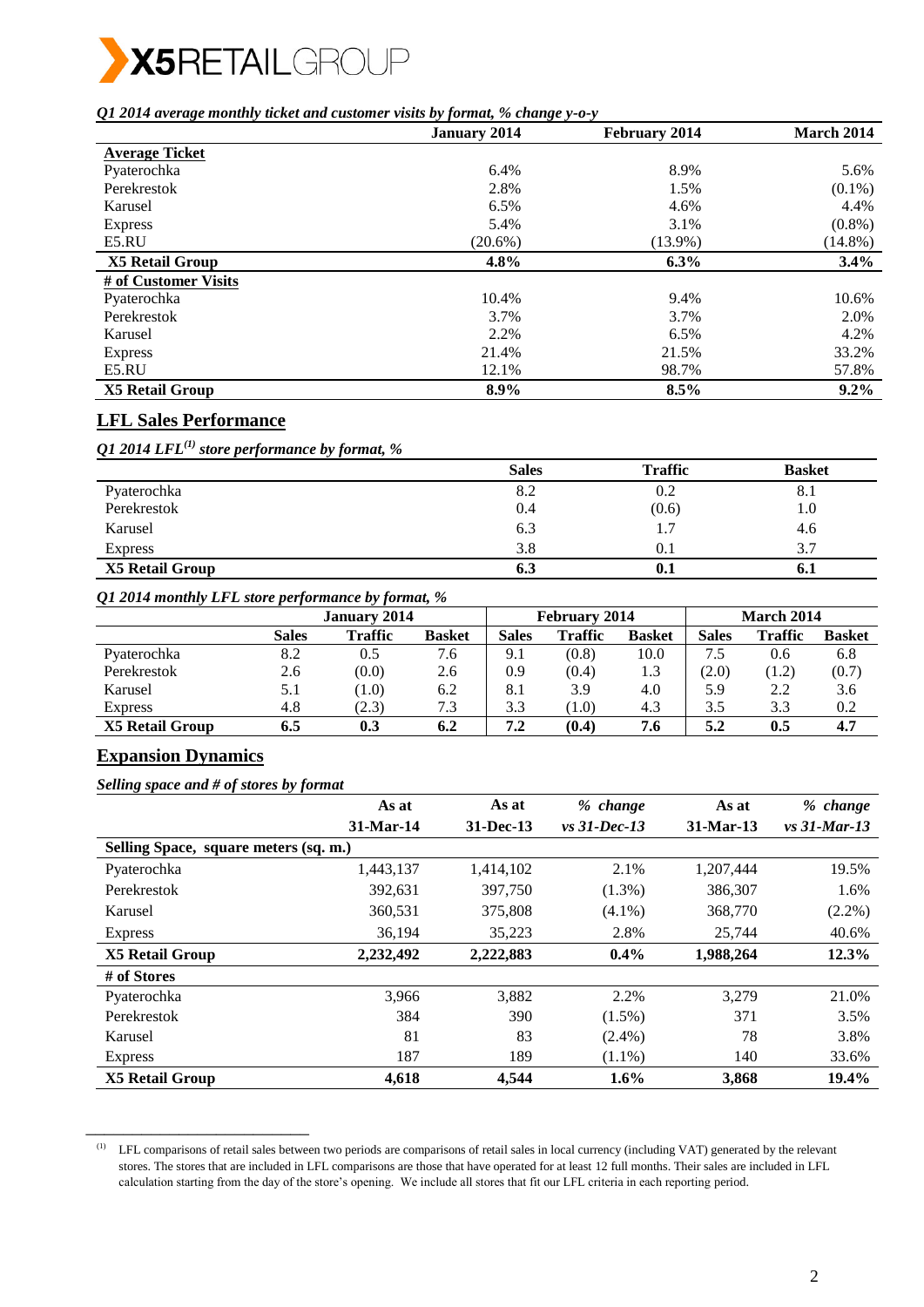

#### *Selling space and # of stores added by format*

|                           | <b>Net Added</b> | <b>Net Added</b> | % change,   |
|---------------------------|------------------|------------------|-------------|
|                           | Q1 2014          | Q1 2013          | $y - 0 - y$ |
| Net Selling Space, sq. m. |                  |                  |             |
| Pyaterochka               | 29,035           | 16,091           | 80.4%       |
| Perekrestok               | (5,119)          | 2,848            | n/a         |
| Karusel                   | (15,277)         | 520              | n/a         |
| <b>Express</b>            | 971              | (940)            | n/a         |
| X5 Retail Group           | 9,609            | 18,519           | $(48.1\%)$  |
| Net # of Stores           |                  |                  |             |
| Pyaterochka               | 84               | 59               | 42.4%       |
| Perekrestok               | (6)              |                  | n/a         |
| Karusel                   | (2)              | $\overline{0}$   | n/a         |
| <b>Express</b>            | (2)              | 6                | n/a         |
| <b>X5 Retail Group</b>    | 74               | 66               | 12.1%       |

*Regional contribution to formats' total net selling space growth y-o-y in Q1 2014, %* 

|             | Central | <b>North-West</b> | Other     | <b>Total change</b> |
|-------------|---------|-------------------|-----------|---------------------|
| Pyaterochka | 3.8%    | 2.9%              | 12.8%     | 19.5%               |
| Perekrestok | 2.8%    | 0.8%              | $(2.0\%)$ | 1.6%                |
| Karusel     | 4.6%    | $(5.1\%)$         | $(1.8\%)$ | $(2.2\%)$           |
| Express     | 40.6%   | $0.0\%$           | 0.0%      | 40.6%               |

## **Key Drivers for Q1 2014 Results**

#### **Retail & LFL sales:**

- Selling space expansion and the positive performance of maturing stores added over the past two years;
- Improvement in the average ticket and LFL basket due to changes in composition and increased volume;
- Active and effective promo and marketing campaigns during the quarter;
- Assortment rotation and improvements, particularly in fresh categories; and
- Improvements in logistics' service levels and product availability on shelves (particularly in Pyaterochka).

## **Expansion:**

- Primarily organic growth in the Central region for all formats and also Other regions for Pyaterochka; and
- In Q1 2014, X5 closed six Pyaterochkas, three Perekrestoks, two Karusels and 19 Express stores that did not meet the respective formats' efficiency criteria; additionally the Company disposed of 12 Perekrestok supermarkets located in the Ukraine.

Selling space growth was particularly affected by the closure of two Karusels in the Chelyabinsk and St.Petersburg regions, with respective selling space of 4.4 and 10.9 thousand sq. m., and the Perekrestok disposal resulting in a decrease of 11.0 thousand sq. m.